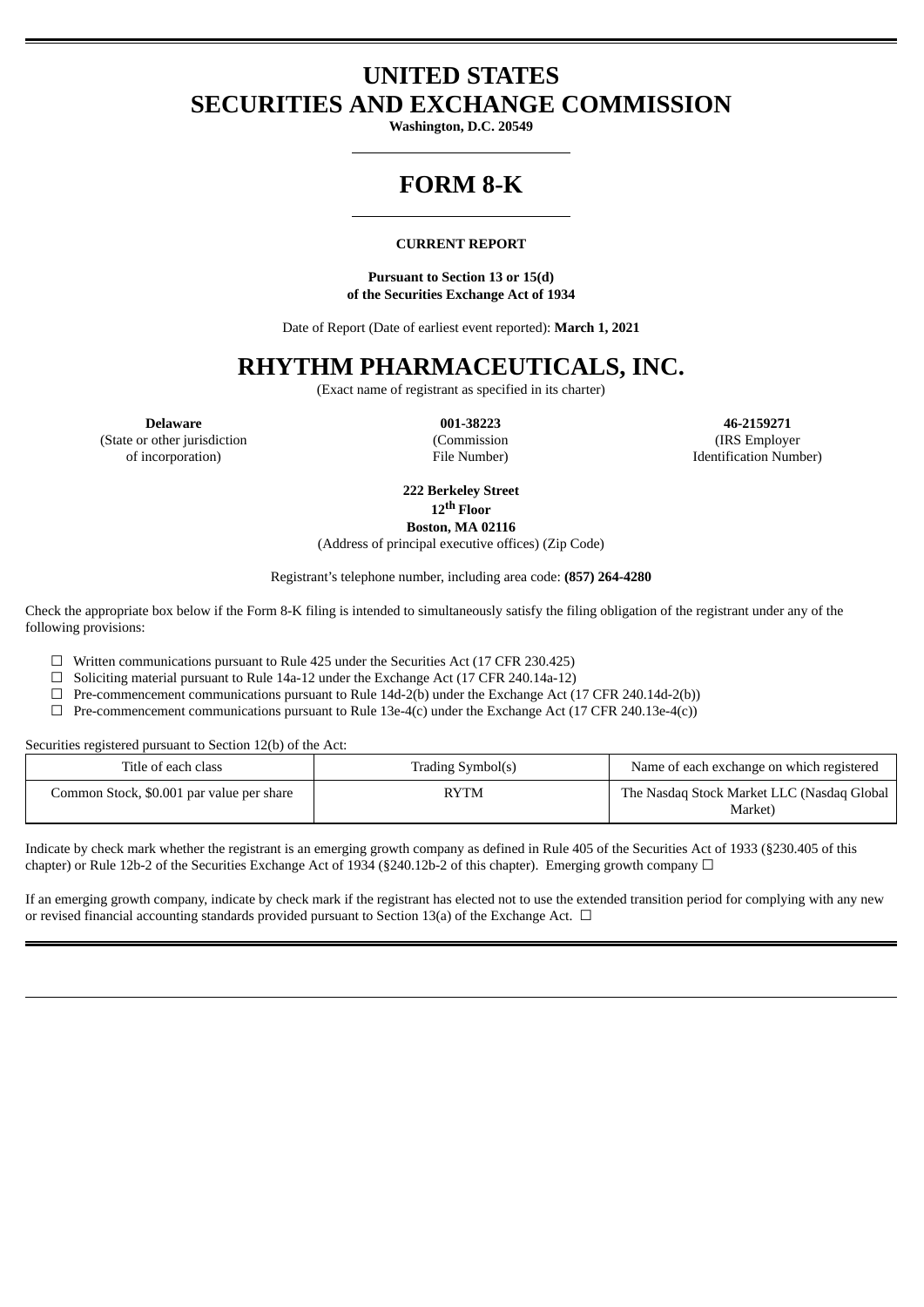#### **Item 2.02. Results of Operations and Financial Condition.**

On March 1, 2021, Rhythm Pharmaceuticals, Inc. (the "Company") announced its financial results for the quarter and year ended December 31, 2020. The full text of the press release issued by the Company in connection with the announcement is furnished as Exhibit 99.1 to this Current Report on Form 8-K.

The information contained in Item 2.02 of this Current Report on Form 8-K (including Exhibit 99.1 attached hereto) shall not be deemed "filed" for purposes of Section 18 of the Securities Exchange Act of 1934, as amended (the "Exchange Act"), or otherwise subject to the liabilities of that section, nor shall it be deemed incorporated by reference in any filing under the Securities Act of 1933, as amended, or the Exchange Act, except as expressly provided by specific reference in such a filing.

#### **Item 9.01. Financial Statements and Exhibits.**

#### (d) Exhibits

The following Exhibit 99.1 relates to Item 2.02, and shall be deemed to be furnished, and not filed:

| <b>Exhibit</b><br>No. | <b>Description</b>                                                          |  |  |  |
|-----------------------|-----------------------------------------------------------------------------|--|--|--|
| 99.1                  | Press release dated March 1, 2021                                           |  |  |  |
| 104                   | Cover Page Interactive Data File (embedded within the inline XBRL document) |  |  |  |

#### **SIGNATURES**

Pursuant to the requirements of the Securities Exchange Act of 1934, as amended, the registrant has duly caused this report to be signed on its behalf by the undersigned hereunto duly authorized.

#### **RHYTHM PHARMACEUTICALS, INC.**

Date: March 1, 2021 By: /s/ Hunter Smith

Hunter Smith Chief Financial Officer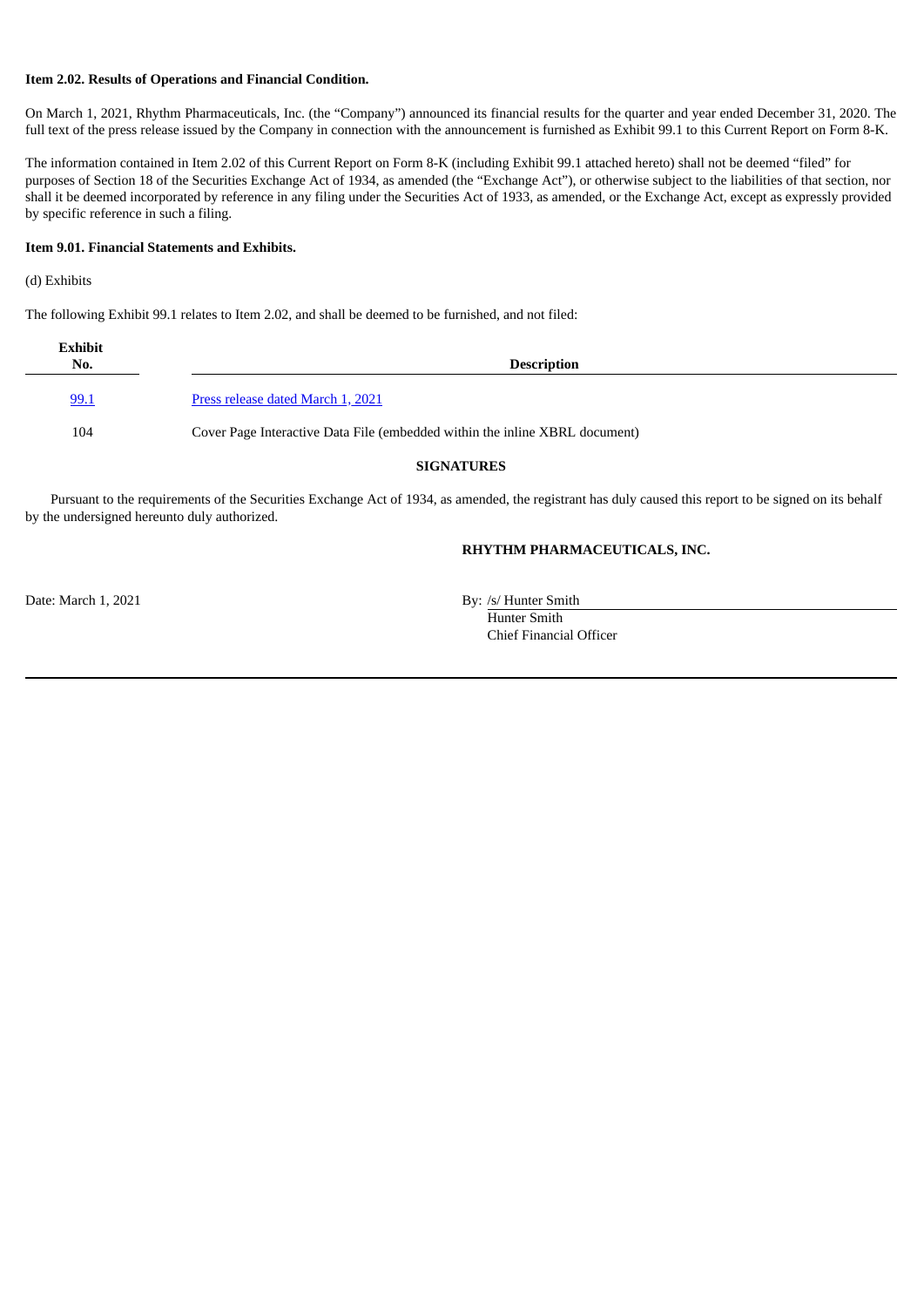<span id="page-2-0"></span>

#### **Rhythm Pharmaceuticals Reports Fourth Quarter and Full Year 2020 Financial Results**

-- Received FDA approval of IMCIVREE<sup>TM</sup> (setmelanotide), the first-ever therapy for chronic weight management in patients with obesity due to POMC, *PCSK1 or LEPR deficiency --*

-- Announced positive topline data from Phase 3 pivotal trial evaluating setmelanotide in Bardet-Biedl and Alström syndromes; on-track to complete *regulatory submissions to FDA and EMA for BBS in 2H 2021 --*

-- Announced data from five cohorts in Phase 2 Basket Study demonstrating proof-of-concept in HET POMC, PCSK1 or LEPR deficiencies, and obesity *due to SRC1 and SH2B1 deficiencies --*

-- Advancing broad development program for setmelanotide, with five Phase 2 and 3 clinical studies expected to initiate in 2021 in MC4R pathway-related *rare genetic diseases of obesity --*

-- Strengthened financial position with net proceeds of \$98.5M from sale of Rare Pediatric Disease PRV and \$161.6M from public offering, extending cash *runway through at least the second half of 2023 –*

**Boston, MA – March 1, 2021** – Rhythm Pharmaceuticals, Inc. (Nasdaq: RYTM), a biopharmaceutical company aimed at developing and commercializing therapies for the treatment of rare genetic diseases of obesity, today reported financial results and provided a business update for the fourth quarter and full year ended December 31, 2020.

"We enter 2021 with tremendous momentum on our journey to transform the care of people with rare genetic diseases of obesity," said David Meeker, M.D., Chair, President and Chief Executive Officer of Rhythm. "In recent months, we secured our first approval of IMCIVREE, validating the melanoticortin-4 receptor (MC4R) pathway as an important therapeutic target and bringing the first-ever therapy to people suffering from obesity due to POMC, PCSK1 or LEPR deficiency. The patients with defects in the MC4R pathway we have studied to date, including those with our approved indications and patients who participated in our Phase 2 Basket Study, have severe obesity and have largely failed other treatment modalities."

Dr. Meeker continued, "We also announced positive topline data from our pivotal, Phase 3 trial in Bardet-Biedl syndrome (BBS), and we achieved proofof-concept in multiple additional genetic diseases of obesity, paving the way for a potentially registration-enabling trial this year. On the heels of these recent achievements, we are entering our next phase as we begin to commercialize IMCIVREE and work to expand setmelanotide's reach to address the unmet needs of many more people with a range of genetic variants in the MC4R pathway. We look forward to completing regulatory submissions to both the FDA and the EMA seeking marketing authorization for setmelanotide for the treatment of obesity in patient with BBS in the second half of 2021 and, in parallel, initiating new trials in a broad clinical program. Following the sale of our priority review voucher (PRV) and recent public offering, we are wellfunded, with sufficient resources to advance the development of setmelanotide while supporting the patient community and driving awareness of genetic testing to identify and properly diagnose people with these rare conditions."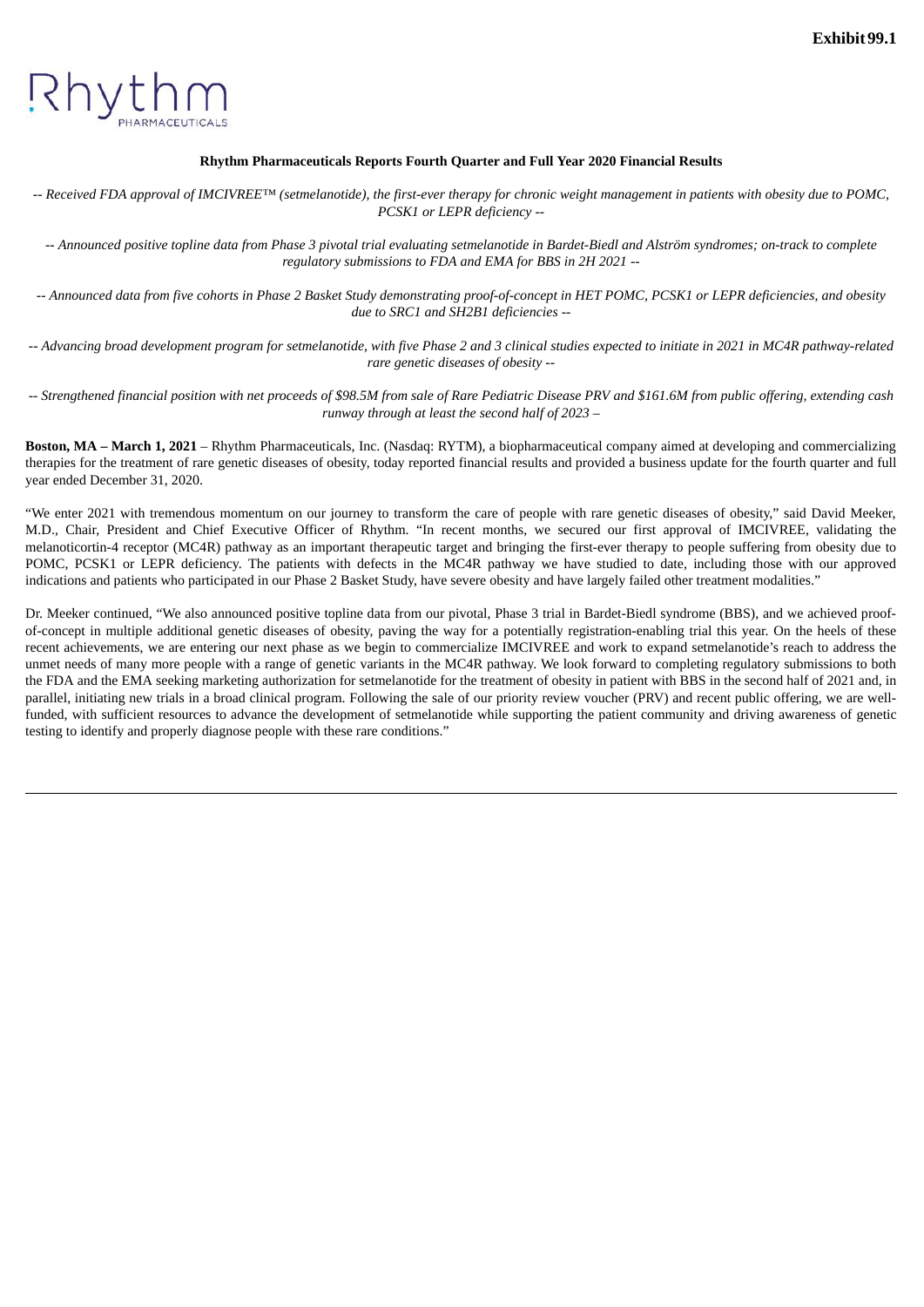#### **Fourth Quarter and Recent Business Highlights:**

#### **Pipeline and Recent Developments:**

- In January 2021, Rhythm announced new proof-of-concept interim data from its ongoing Phase 2 Basket Study across individuals with heterozygous (HET) obesity due to a genetic variant in one of the two alleles of the *POMC*, *PCSK1*, or *LEPR* gene, obesity due to SRC1 deficiency (SRC1) or obesity due to SH2B1 deficiency (SH2B1). Across all three populations, setmelanotide led to meaningful weight loss in approximately 30 percent to greater than 50 percent of treated patients. Rhythm believes that these data, coupled with updated sequencing results, suggest that there are approximately 100,000-200,000 potentially setmelanotide-responsive patients with HET, SRC1 or SH2B1 obesity in the United States.
- · Also in January 2021, Rhythm announced that it has leveraged its proprietary gene curation and selection strategy to identify an additional 31 genes with strong or very strong MC4R pathway relevance.
- In December 2020, Rhythm announced positive topline results from the pivotal Phase 3 clinical trial evaluating setmelanotide in Bardet-Biedl syndrome (BBS) and Alström syndrome. The study met its primary and all key secondary endpoints, demonstrating statistically significant and clinically meaningful reductions in weight and hunger scores, with patients with BBS comprising all primary endpoint responders. No patients with Alström syndrome met the primary endpoint. Rhythm subsequently announced data from a predefined exploratory endpoint in January, demonstrating that setmelanotide was associated with statistically significant and clinically meaningful reductions in BMI-Z scores for BBS patients younger than 18 years old.
- · In November 2020, Rhythm announced that the U.S. Food and Drug Administration (FDA) approved IMCIVREE for chronic weight management in adult and pediatric patients six years of age and older with obesity due to proopiomelanocortin (POMC), proprotein convertase subtilisin/kexin type 1 (PCSK1) or leptin receptor (LEPR) deficiency confirmed by genetic testing. Visit www.IMCIVREE.com for full Prescribing Information.
- Also in November 2020, Rhythm presented new clinical data on setmelanotide at The Obesity Society's ObesityWeek® 2020. The presentations included interim data from a Phase 2 study evaluating a once-weekly formulation of setmelanotide in healthy obese volunteers, which demonstrated safety and efficacy results comparable to the daily-dosing regimen, and additional data from the long-term extension study in obesity due to POMC deficiency, which showed durable weight loss and reductions in hunger at up to three years on setmelanotide therapy.

#### **Corporate:**

- In February 2021, Rhythm completed a public offering of 5,750,000 shares of its common stock at a public offering price of \$30.00 per share, which included the full exercise by the underwriters of their option to purchase up to an additional 750,000 shares, for aggregate gross proceeds of approximately \$172.5 million, before underwriting discounts, commissions, and offering expenses.
- · In January 2021, Rhythm announced the sale of its Rare Pediatric Disease Priority Review Voucher (PRV) for \$100 million. The PRV was granted to Rhythm by the FDA with the approval of IMCIVREE for chronic weight management in adult and pediatric patients six years of age and older with obesity due to POMC, PCSK1 or LEPR deficiency.
- In November 2020, Rhythm announced the appointments of Camille L. Bedrosian, M.D., and Lynn Tetrault, J.D., to its Board of Directors.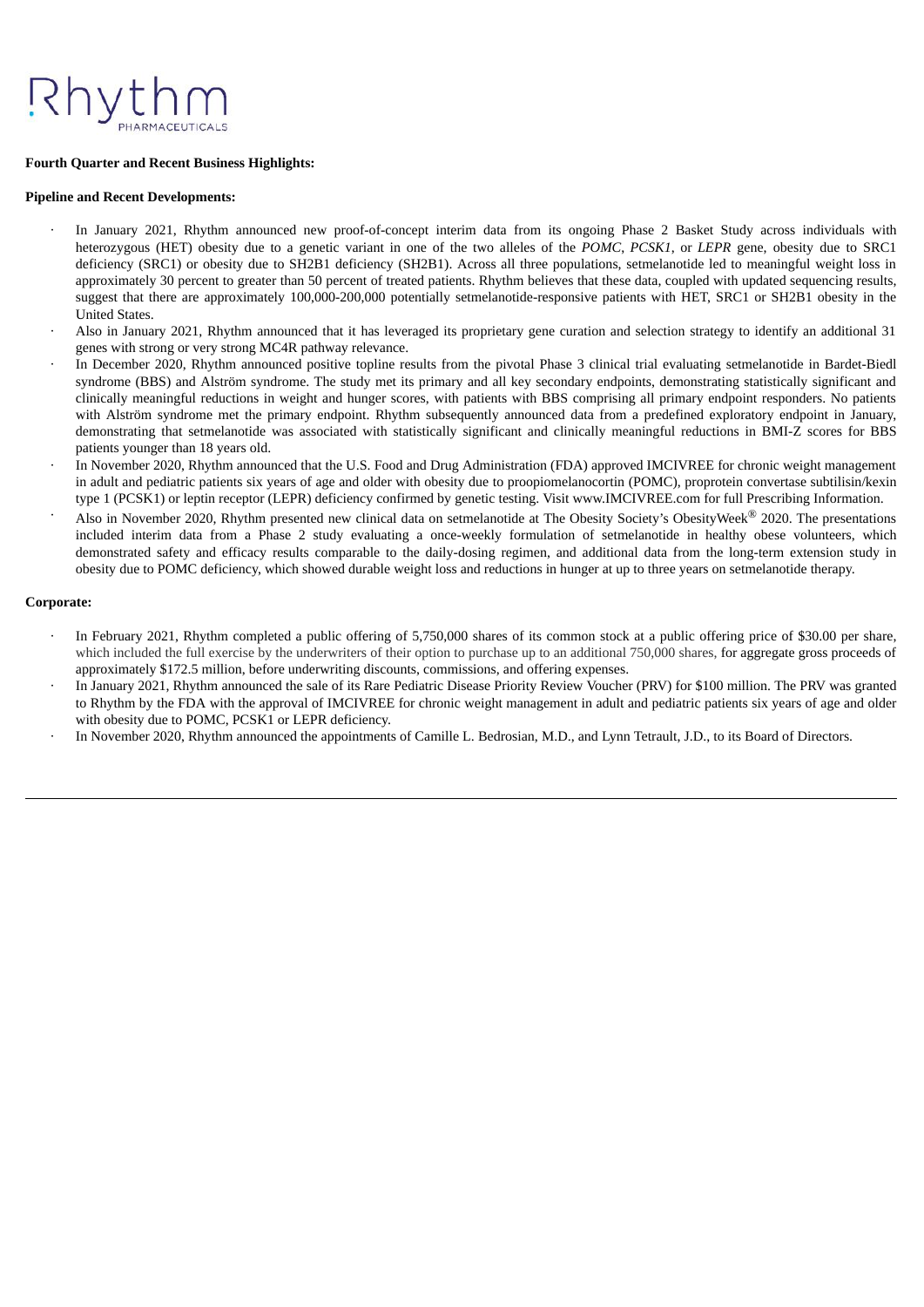

#### **Key Upcoming Milestones:**

Rhythm expects to achieve the following milestones in 2021:

#### **Commercial and Regulatory Milestones:**

- Make IMCIVREE commercially available in the United States for obesity due to POMC, PCSK1 and LEPR deficiencies in the first quarter of 2021.
- · Obtain regulatory approval from the European Commission and make IMCIVREE commercially available in Europe in POMC, PCSK1 and LEPR deficiency obesities in the second half of 2021.
- Complete regulatory submissions to both the FDA and the EMA seeking marketing authorization for setmelanotide for the treatment of obesity in patient with BBS in the second half of 2021.

#### **Clinical Milestones:**

- · Initiate a Phase 2 clinical trial of setmelanotide in hypothalamic obesity in the first half of 2021.
- · Announce new top-line data from the ongoing exploratory Phase 2 Basket Study evaluating setmelanotide in MC4R-recusable patients in the first half of 2021.
- · Announce full data from the pivotal Phase 3 trial evaluating setmelanotide in Bardet-Biedl and Alström Syndromes in the first half of 2021.
- · Initiate a Phase 2 clinical trial of setmelanotide in pediatric patients aged two to six years old in the second half of 2021.
- · Pending FDA feedback, initiate a pivotal Phase 3 MC4R pathway trial of setmelanotide in patients with HET obesity, as well as SRC1 and SH2B1 deficiency obesities, in the second half of 2021.
- · Initiate an expanded Phase 2 Basket Study of setmelanotide in patients with variants in one of 31 additional genes with strong or very strong MC4R pathway relevance in the second half of 2021.
- · Initiate a Phase 3 potentially registration-enabling trial for the weekly formulation of setmelanotide in the second half of 2021.

#### **Fourth Quarter and Full Year 2020 Financial Results:**

- · **Cash Position:** As of December 31, 2020, cash, cash equivalents and short-term investments were approximately \$172.8 million, as compared to \$292.5 million as of December 31, 2019. Cash, cash equivalents and short-term investments as of December 31, 2020 do not include net proceeds of \$98.5 million received upon sale of Rhythm's Rare Pediatric Disease PRV in February 2021, or net proceeds of approximately \$161.6 million from Rhythm's underwritten public offering of common stock, which closed in February 2021.
- · **R&D Expenses:** R&D expenses were \$22.0 million in the fourth quarter of 2020 and \$90.5 million for the year ended December 31, 2020, as compared to \$24.8 million in the fourth quarter of 2019 and \$109.5 million for the year ended December 31, 2019. The year-over-year decrease was primarily due to completion early in 2020 of our GO-ID genotyping study and the Phase 3 studies of setmelanotide in obesity due to POMC, PCSK1 or LEPR deficiency and a decrease in travel and conference spending due to COVID-19 restrictions. This decrease was partially offset by increases in the expanded Phase 2 Basket Study and the initiation of a new renal insufficiency pharmacokinetics study in 2020. During the year, there also was a \$3.0 million payment under the licensing agreement with Ipsen related to regulatory milestones associated with the FDA approval of IMCIVREE.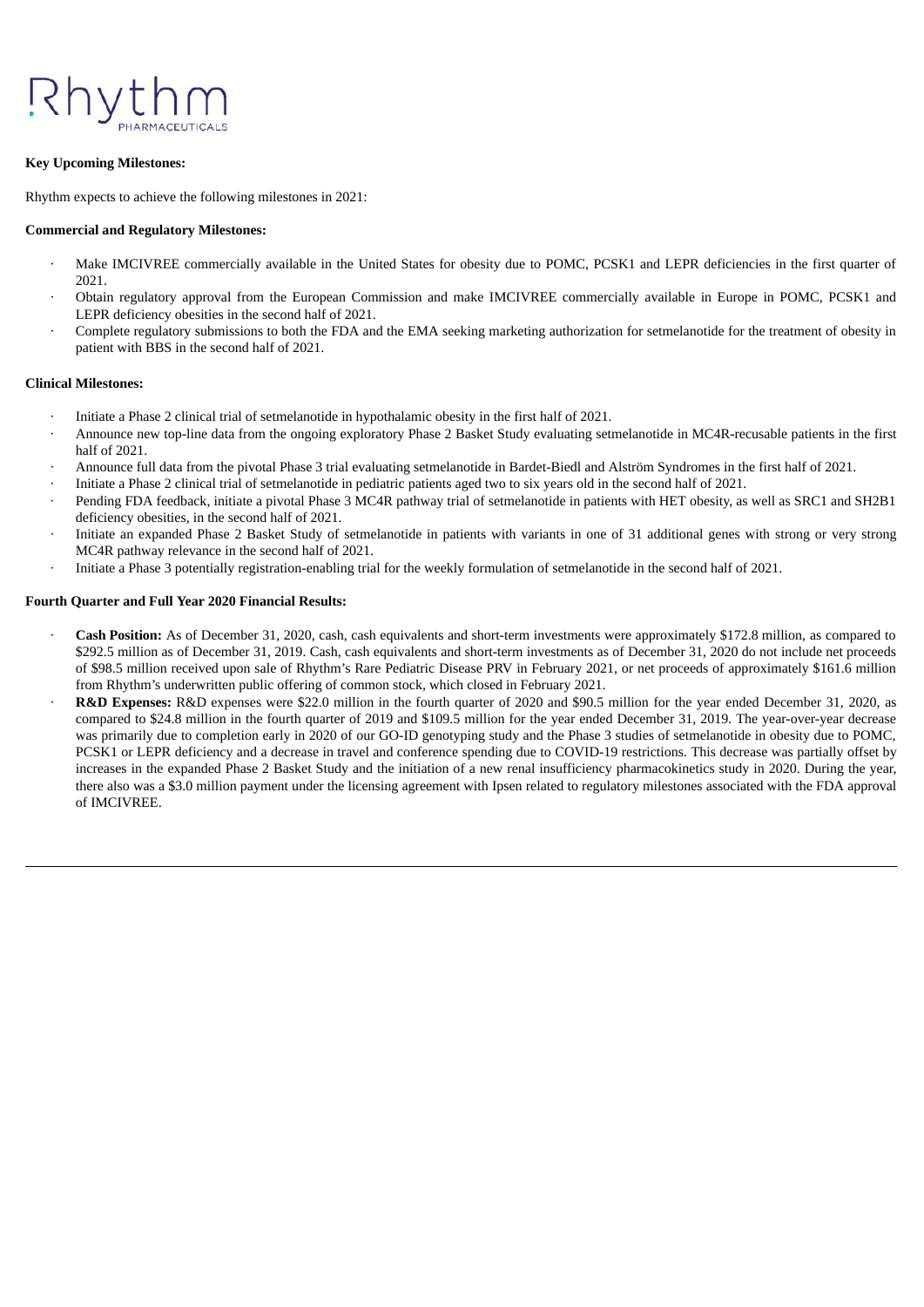## Rhytl

- · **S,G&A Expenses:** S,G&A expenses were \$13.1 million for the fourth quarter of 2020 and \$46.1 million for the year ended December 31, 2020, as compared to \$9.4 million for the fourth quarter of 2019 and \$36.6 million for the year ended December 31, 2019. The year-over-year increase was primarily due to commercialization efforts focused on market access, patient engagement and disease awareness. In addition, there was an increase of approximately \$0.9 million in cash related charges incurred with the separation agreements with our former chief executive officer and chief commercial officer, and \$4.9 million in non-cash related stock compensation expenses related with those separation agreements as well as the hiring of the Company's current CEO in July.
- Net Loss: Net loss was \$34.9 million for the fourth quarter of 2020 and \$134.0 million for the year ended December 31, 2020, or a net loss per basic and diluted share of \$0.79 and \$3.04, respectively, as compared to a net loss of \$33.0 million for the fourth quarter of 2019 and \$140.7 million for the year ended December 31, 2019, or a net loss per basic and diluted share of \$0.78 and \$3.86, respectively.

**Financial Guidance:** Based on its current operating plans, Rhythm expects that its existing cash, cash equivalents and short-term investments as of December 31, 2020, together with an aggregate of approximately \$260.1 million in net proceeds from the February 2021 sale of its Rare Disease PRV and the February 2021 follow-on public offering, will be sufficient to fund its operating expenses and capital expenditure requirements through at least the second half of 2023.

#### **About Rhythm Pharmaceuticals**

Rhythm is a commercial-stage biopharmaceutical company committed to transforming the treatment paradigm for people living with rare genetic diseases of obesity. The Company's precision medicine, IMCIVREE™ (setmelanotide), has been approved by the FDA for chronic weight management in adult and pediatric patients 6 years of age and older with obesity due to POMC, PCSK1 or LEPR deficiency confirmed by genetic testing. IMCIVREE is the firstever FDA approved therapy for these rare genetic diseases of obesity. Rhythm is advancing a broad clinical development program for setmelanotide in other rare genetic diseases of obesity. The Company is leveraging the Rhythm Engine and the largest known obesity DNA database - now with approximately 37,500 sequencing samples - to improve the understanding, diagnosis and care of people living with severe obesity due to certain genetic deficiencies. For healthcare professionals, visit www.UNcommonObesity.com for more information. For patients and caregivers, visit www.LEADforRareObesity.com for more information. The company is based in Boston, MA.

#### **IMCIVREE™ (setmelanotide) Indication**

IMCIVREE is indicated for chronic weight management in adult and pediatric patients 6 years of age and older with obesity due to proopiomelanocortin (POMC), proprotein convertase subtilisin/kexin type 1 (PCSK1), or leptin receptor (LEPR) deficiency. The condition must be confirmed by genetic testing demonstrating variants in *POMC*, *PCSK1*, or *LEPR* genes that are interpreted as pathogenic, likely pathogenic, or of uncertain significance (VUS).

#### **Limitations of Use**

IMCIVREE is not indicated for the treatment of patients with the following conditions as IMCIVREE would not be expected to be effective:

· Obesity due to suspected POMC, PCSK1, or LEPR deficiency with *POMC*, *PCSK1*, or *LEPR* variants classified as benign or likely benign;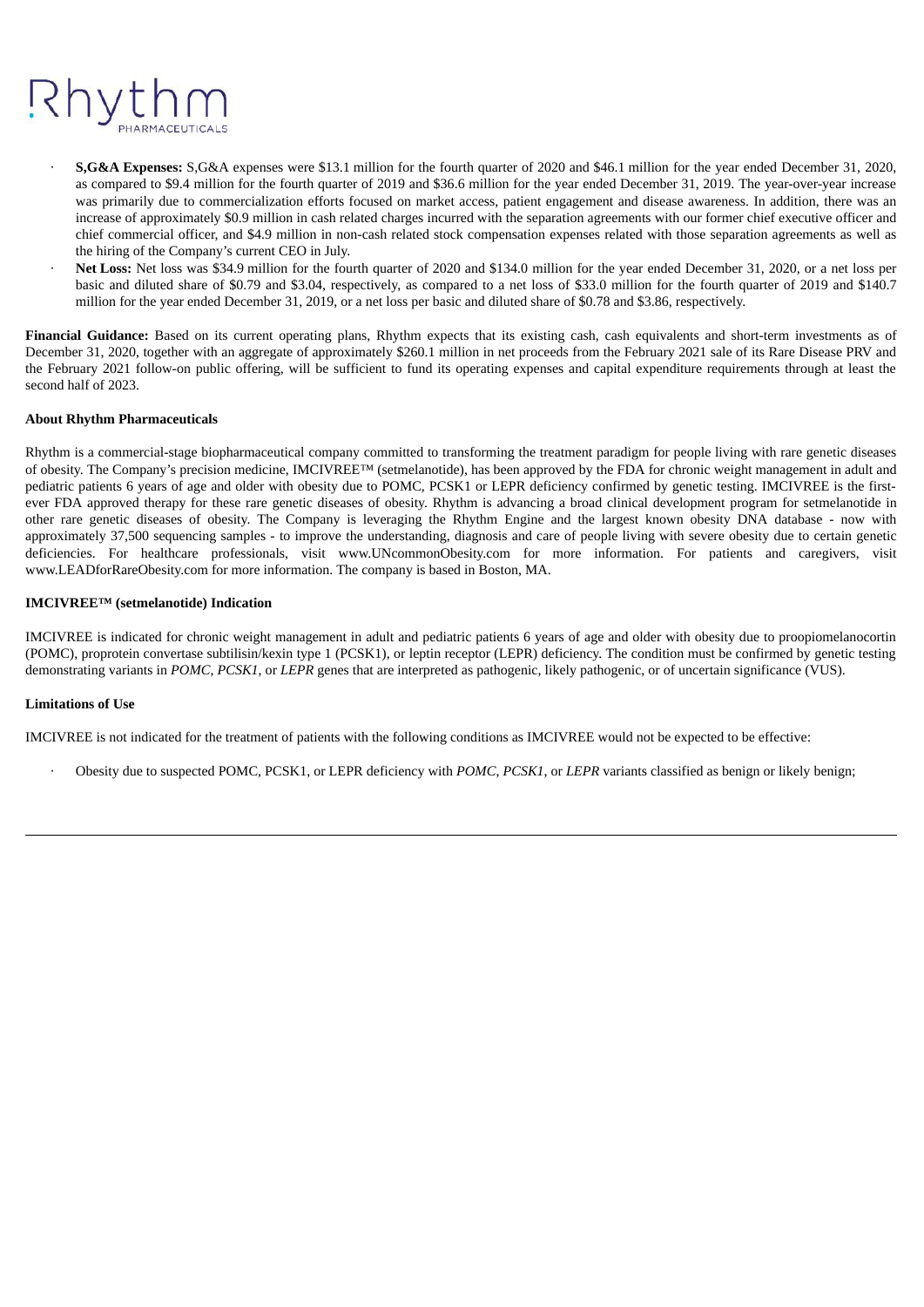

Other types of obesity not related to POMC, PCSK1 or LEPR deficiency, including obesity associated with other genetic syndromes and general (polygenic) obesity.

#### **Important Safety Information**

#### **WARNINGS AND PRECAUTIONS**

**Disturbance in Sexual Arousal:** Sexual adverse reactions may occur in patients treated with IMCIVREE. Spontaneous penile erections in males and sexual adverse reactions in females occurred in clinical studies with IMCIVREE. Instruct patients who have an erection lasting longer than 4 hours to seek emergency medical attention.

**Depression and Suicidal Ideation:** Some drugs that target the central nervous system, such as IMCIVREE, may cause depression or suicidal ideation. Monitor patients for new onset or worsening of depression. Consider discontinuing IMCIVREE if patients experience suicidal thoughts or behaviors.

**Skin Pigmentation and Darkening of Pre-Existing Nevi:** IMCIVREE may cause generalized increased skin pigmentation and darkening of pre-existing nevi due to its pharmacologic effect. This effect is reversible upon discontinuation of the drug. Perform a full body skin examination prior to initiation and periodically during treatment with IMCIVREE to monitor pre-existing and new skin pigmentary lesions**.**

Risk of Serious Adverse Reactions Due to Benzyl Alcohol Preservative in Neonates and Low Birth Weight Infants: IMCIVREE is not approved for use in neonates or infants.

#### **ADVERSE REACTIONS**

· The most common adverse reactions (incidence ≥23%) were injection site reactions, skin hyperpigmentation, nausea, headache, diarrhea, abdominal pain, back pain, fatigue, vomiting, depression, upper respiratory tract infection, and spontaneous penile erection.

#### **USE IN SPECIFIC POPULATIONS**

Discontinue IMCIVREE when pregnancy is recognized unless the benefits of therapy outweigh the potential risks to the fetus.

Treatment with IMCIVREE is not recommended for use while breastfeeding.

To report SUSPECTED ADVERSE REACTIONS, contact Rhythm Pharmaceuticals at +1 (833) 789-6337 or FDA at 1-800-FDA-1088 or www.fda.gov/medwatch.

See Full Prescribing Information for IMCIVREE.

#### **Forward-Looking Statements**

This press release contains forward-looking statements within the meaning of the Private Securities Litigation Reform Act of 1995. All statements contained in this press release that do not relate to matters of historical fact should be considered forward-looking statements, including without limitation statements regarding the potential, safety, efficacy, and regulatory and clinical progress of setmelanotide, including the anticipated timing for initiation of clinical trials and release of clinical trial data and our expectations surrounding potential regulatory submissions, approvals and timing thereof, our business strategy and plans, including regarding commercialization of setmelanotide, management changes, our participation in upcoming events and presentations, and the sufficiency of our cash, cash equivalents and short-term investments to fund our operations. Statements using word such as "expect", "anticipate", "believe", "may", "will" and similar terms are also forward-looking statements. Such statements are subject to numerous risks and uncertainties, including, but not limited to, the impact of our management transition, our ability to enroll patients in clinical trials, the design and outcome of clinical trials, the impact of competition, the ability to achieve or obtain necessary regulatory approvals, risks associated with data analysis and reporting, our liquidity and expenses, the impact of the COVID-19 pandemic on our business and operations, including our preclinical studies, clinical trials and commercialization prospects, and general economic conditions, and the other important factors discussed under the caption "Risk Factors" in our Annual Report on Form 10- K for the year ended December 31, 2020 and our other filings with the Securities and Exchange Commission. Except as required by law, we undertake no obligations to make any revisions to the forward-looking statements contained in this release or to update them to reflect events or circumstances occurring after the date of this release, whether as a result of new information, future developments or otherwise.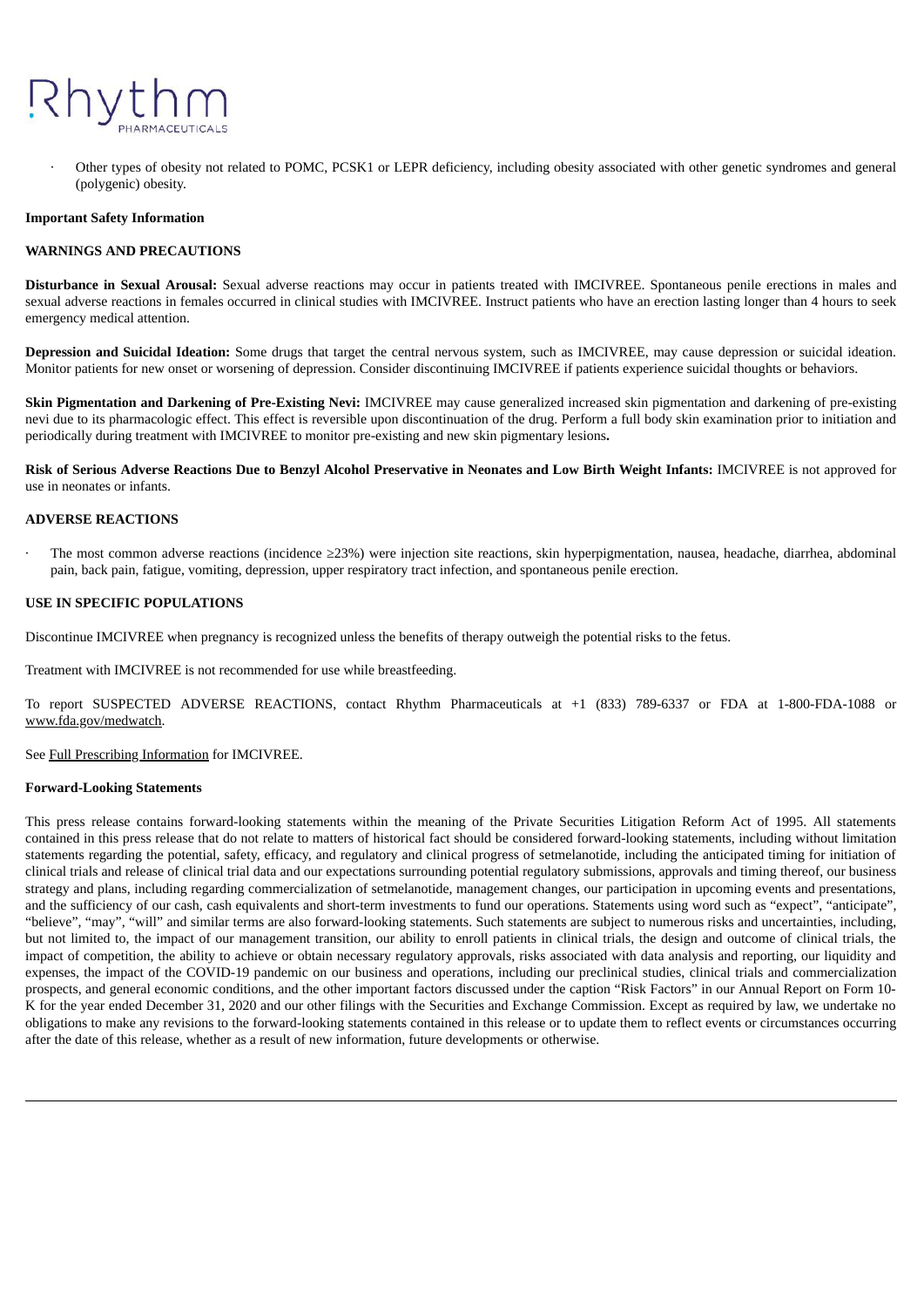# Rhythm

#### **Condensed Consolidated Statements of Operations (in thousands, except share and per share data)**

|                                              | Three months ended December 31, |     | Year ended December 31, |      |            |    |            |
|----------------------------------------------|---------------------------------|-----|-------------------------|------|------------|----|------------|
|                                              | 2020                            |     | 2019                    |      | 2020       |    | 2019       |
| Operating expenses:                          |                                 |     |                         |      |            |    |            |
| Research and development                     | \$<br>21,954                    | \$. | 24,810                  | - \$ | 90,450     | \$ | 109,450    |
| Selling, general, and administrative         | 13,119                          |     | 9,414                   |      | 46,125     |    | 36,550     |
| Total operating expenses                     | 35,073                          |     | 34,224                  |      | 136,575    |    | 146,000    |
| Loss from operations                         | (35,073)                        |     | (34, 224)               |      | (136, 575) |    | (146,000)  |
| Other income (expense):                      |                                 |     |                         |      |            |    |            |
| Interest income, net                         | 176                             |     | 1,268                   |      | 2,579      |    | 5,271      |
| Total other income:                          | 176                             |     | 1,268                   |      | 2,579      |    | 5,271      |
| Net loss                                     | (34, 897)                       |     | (32,956)                |      | (133,996)  |    | (140, 729) |
| Net loss per common share, basic and diluted | (0.79)                          |     | (0.78)                  |      | (3.04)     |    | (3.86)     |
| Weighted average common shares outstanding,  |                                 |     |                         |      |            |    |            |
| basic and diluted                            | 44,216,694                      |     | 42,213,180              |      | 44,127,220 |    | 36,422,450 |